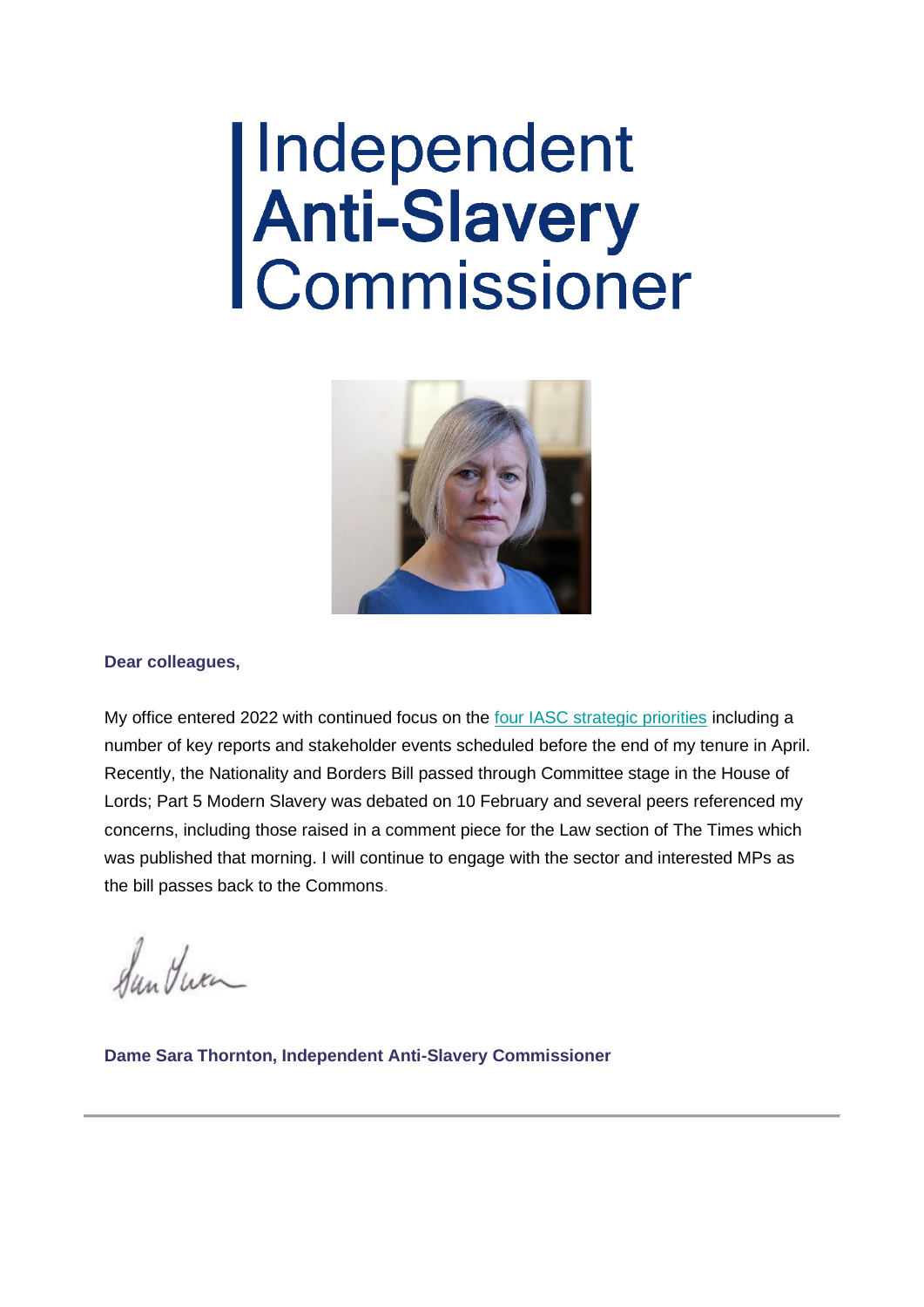## **Launch of a new IASC Modern Slavery Statement Registry review**

In January the Commissioner published an [analysis](https://www.antislaverycommissioner.co.uk/media/1738/linking-to-the-modern-slavery-statement-registry-an-exploratory-study-of-corporate-behaviour-january-2022.pdf) of how businesses are using the government's Modern Slavery Statement Registry. The review, co-authored by Prevent lead Emma Crates and Sir Bernard Silverman, looked at a sample of 150 company registrations and found that many did not correctly link their modern slavery statement. Some businesses were giving inaccurate information.

Under section 54 of the Modern Slavery Act 2015, businesses with a turnover of £36 million or more are required to publish an annual statement, setting out the steps that they are taking to address modern slavery risk in their operations and supply chains. By law, statements should be written annually, signed off by a company director and accessible from a prominent link on a company homepage. But many statements fail to meet these basic requirements.

The government launched the registry in March 2021 as part of measures to increase corporate transparency and strengthen the Modern Slavery Act. Reporting into to the registry will only become mandatory when proposed legislation takes effect. Nevertheless, prompted by letters from the Home Office, thousands of companies have already signed up and voluntarily provided links.

The IASC team analysed 150 company registrations and found:

- 45% took users directly to the page of the company's modern slavery statement which is an important requirement for automated data analysis;
- 12% took enquirers to policy or compliance-related sections of the website;
- 31% of links went directly to the company homepage;
- 7% of links were broken;
- 5% of companies claimed not to have websites, (3% were claiming this inaccurately).

The team then analysed a separate sample of 33 companies that claimed not to have a website. Such businesses do not have to publish online, but are legally required to submit a statement in writing to anyone who requests it, within 30 days of receiving the request.

The team found:

• 24 or 73% of the companies in the sample claimed not to have websites but in fact did so;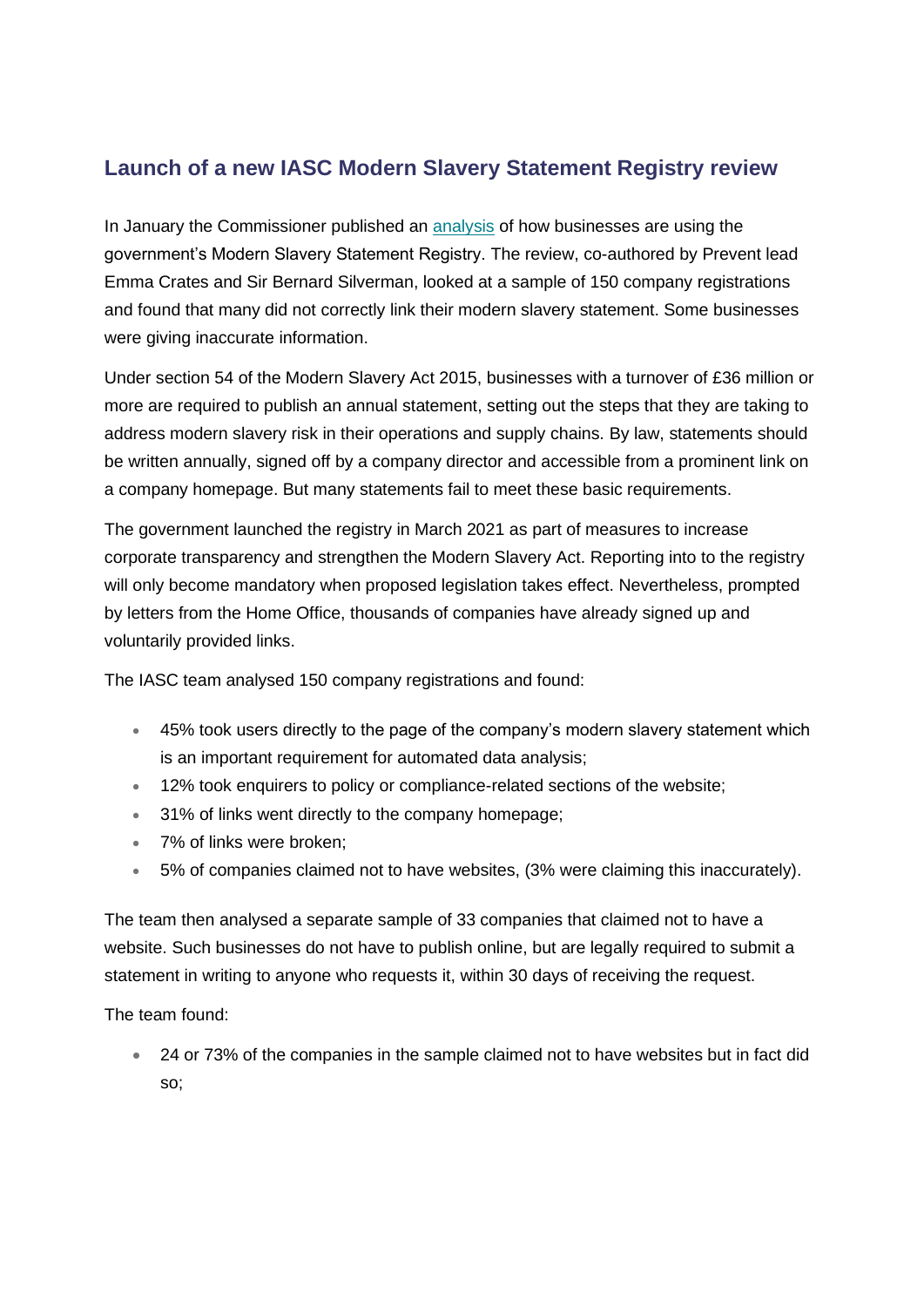• Out of the group of 24 that had websites, 12 companies had published a modern slavery statement. The other half had no visible statement.

"Transparency in supply chains is a central plank of the government's modern slavery strategy. The registry is potentially a great tool but needs to work effectively to deliver value.

"There should be a concerted push for businesses to use the registry properly so that there is easy access to modern slavery statements. This will enable consumers, investors, NGOS and academics to scrutinise modern slavery statements in the way that the legislators envisaged."

**Read Dame Sara's full comments and access the report** [here.](https://www.antislaverycommissioner.co.uk/media/1738/linking-to-the-modern-slavery-statement-registry-an-exploratory-study-of-corporate-behaviour-january-2022.pdf)

# **IASC raises concerns about labour exploitation risks for migrant agricultural workers**

On 24 January the Commissioner wrote to ministers at Defra and the Home Office raising concerns over labour exploitation risks in the Seasonal Workers visa route. She was responding to the joint Home Office and Defra [evaluation](https://www.gov.uk/government/publications/seasonal-workers-pilot-review) and review of the Seasonal Workers Pilot for 2019.

In letters to the Secretary of State for Food and Rural Affairs and the Minister of Safe and Legal Migration at the Home Office, Dame Sara stated her concerns about the review findings:

"Firstly, Ongoing feedback from workers is essential for understanding trends and threats. But the 2019 survey is not fully representative of the worker experience. This is due to the limitations of self-selection bias, language barriers and a low response rate of 26%, as the review acknowledges. Second, the Home Office and Defra do not have data on how many workers used the provided helplines to raise issues that they were uncomfortable discussing with farm managers. Finally, modern slavery and severe cases of labour exploitation tend to be hidden from public view and are rarely discovered during audits and compliance visits."

Within the letter, Dame Sara also highlighted the changing risk scenario, following the substantial expansion of the seasonal worker scheme:

"In addition to a twelvefold increase in workers, agencies from as far afield as the Caribbean and Nepal have responded to the new immigration rules by advertising the SW route as a recruitment opportunity into the UK. Evidence suggests that workers migrating over longer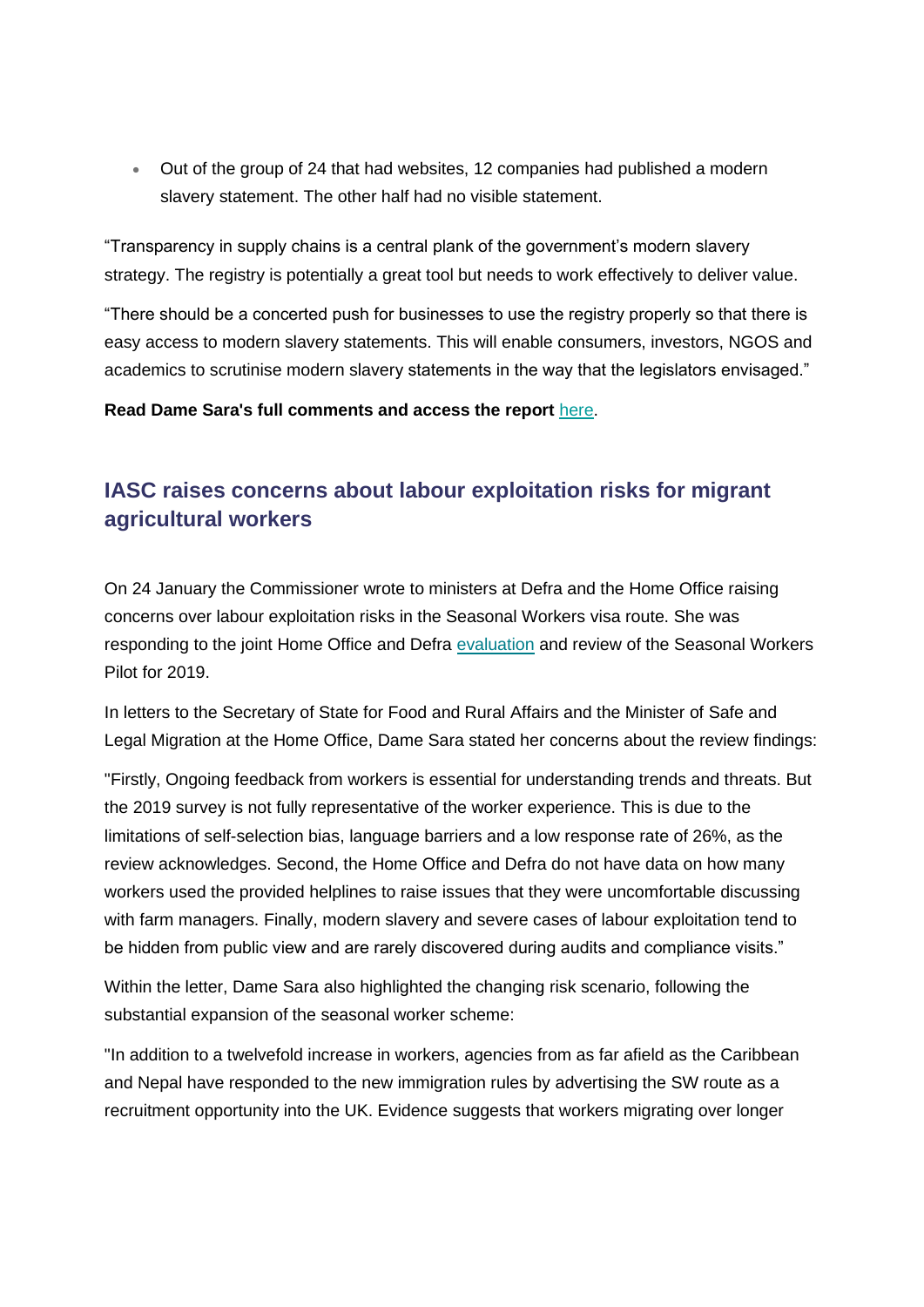distances are at greater risk of exploitation, particularly in the form of recruitment fees, bogus recruitment and debt bondage. Labour suppliers and agents in more distant countries will be even more difficult to scrutinise or hold to account."

Dame Sara made the following recommendations:

- Concerted efforts need to be taken to educate workers and ensure that they understand their rights during and after the recruitment process.
- Worker voice tools should be rolled out to understand worker experience, at scale and in real time, while the scheme is operating.
- There should be a grievance mechanism, run by a neutral third party and accessible to all workers on the scheme.
- For those workers that have paid recruitment fees, provision should be made for remediation.
- The scheme's existing risks should be assessed and addressed before visa schemes are expanded or rolled out to other areas.

#### **Read the full letter** [here](https://www.antislaverycommissioner.co.uk/media/1733/iasc-letters-to-ministers-about-exploitation-risk-for-migrant-agricultural-workers.pdf)**.**

In February IASC chaired a roundtable organised in collaboration with BASNET to explore the changing demographic of migrant worker exploitation. Academics, NGOs, law enforcers and public sector officials shared challenges and best practices across the agricultural & care sectors.

## **IASC welcomes new report by the Centre for Social Justice and Justice & Care**

The Commissioner welcomed a report by the Centre for Social Justice and Justice & Care which explores the progress of the UK's response to modern slavery and identifies the key challenges faced by frontline professionals. It builds on a previous report focussing on adult victims in the National Referral Mechanism (NRM) and support provided in England and Wales under the Modern Slavery Victim Care Contract.

In her comments Dame Sara highlighted that the report reveals the increasingly lengthy delays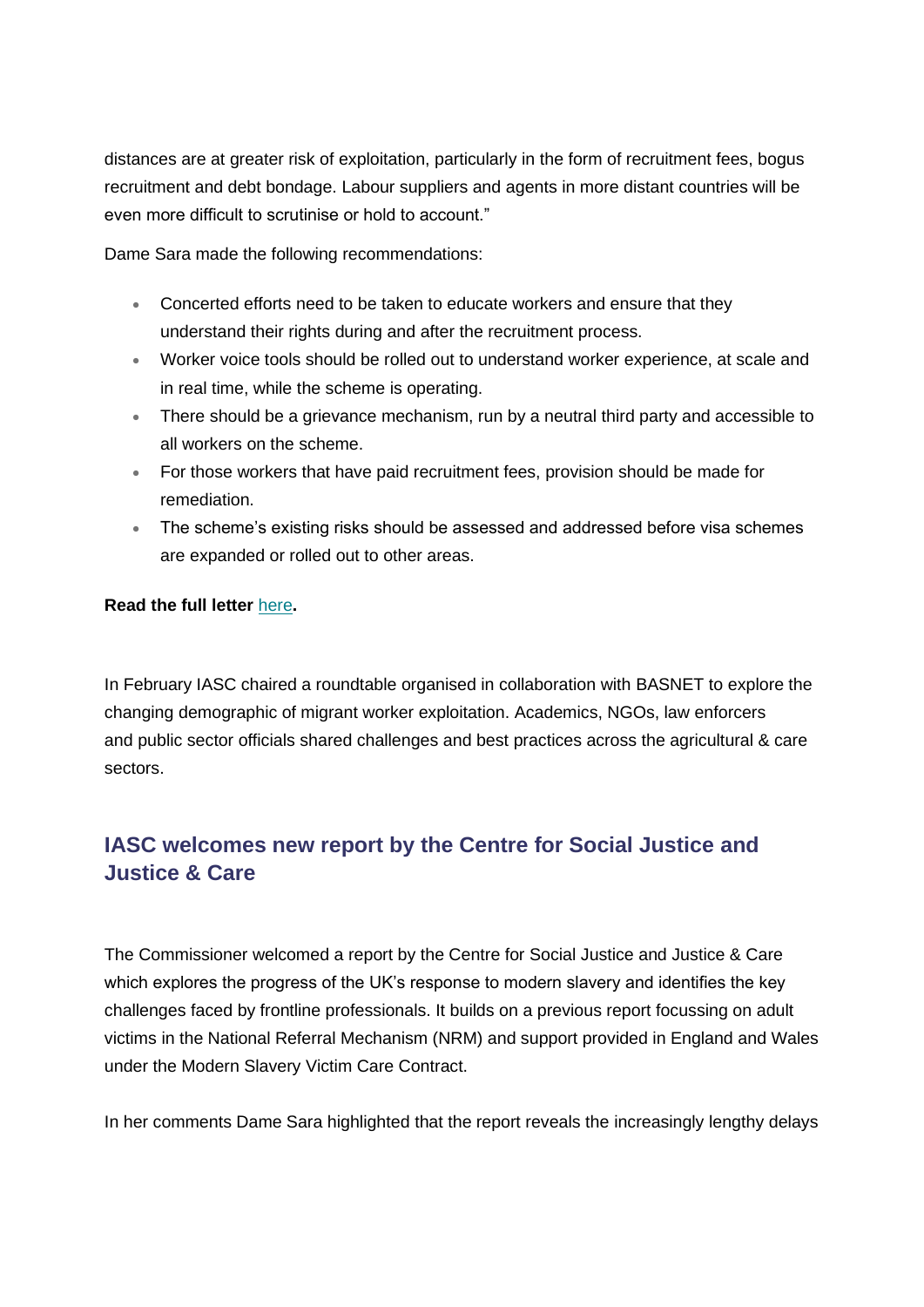in Home Office Single Competent Authority decision making and the significant impacts on victims. She said:

"I have publicly called for NRM decisions for children to be made locally by local safeguarding partners. In 2020 my office published a review with the charity ECPAT UK into what works in multi-agency decision making to help inform Home Office thinking on a potential pilot for devolved NRM decision making for children. Since then a devolved child decision-making pilot programme has been rolled out to 10 local authorities areas across the UK. While the programme and associated evaluation are still underway, feedback so far has been encouraging.

"The evidence in this report however demands a more radical recommendation to end the role of the Home Office Single Competent Authority in decisions about most trafficking victims. It is time to move away from a centralised approach which is clearly failing victims. These decisions should be made locally by multi-disciplinary teams who have the expertise and knowledge."

**Read the Commissioner's full comments** [here](https://www.antislaverycommissioner.co.uk/news-insights/dame-sara-welcomes-new-report-by-justice-and-care-and-the-centre-for-social-justice/) **and access the full report:** [A Path to](https://justiceandcare.org/wp-content/uploads/2022/01/CSJ-JC-A-Path-to-Freedom-and-Justice-a-new-vision-for-supporting-victims-of-modern-slavery-single-pages.pdf)  [Freedom and Justice: a new vision for supporting victims of modern slavery](https://justiceandcare.org/wp-content/uploads/2022/01/CSJ-JC-A-Path-to-Freedom-and-Justice-a-new-vision-for-supporting-victims-of-modern-slavery-single-pages.pdf)

## **The Nationality and Borders Bill: ongoing IASC engagement**

The Commissioner continues to engage with Parliamentarians and the sector as the Nationality and Borders Bill progresses through Parliament. Having passed through Committee stage in the House of Lords it will next enter Report stage in the House of Commons.

On 10 February a comment piece by Dame Sara focussing on her concerns about Clause 62, which aims to disqualify some potential victims of modern slavery from protection within the National Referral Mechanism, was published in the [Law Section of The Times.](https://www.antislaverycommissioner.co.uk/news-insights/dame-sara-comments-on-clause-62-of-the-nationality-and-borders-bill-in-the-times/) Later that day the comment piece was referenced several times by peers including Baroness Butler-Sloss, Baroness Ludford, Lord Coaker and Lord Paddick during the fifth day of Committee debate. The full Hansard record can be found [here.](https://hansard.parliament.uk/Lords/2022-02-10/debates/77D527E6-362A-4F96-9CDD-1BDD25FFA5EA/NationalityAndBordersBill)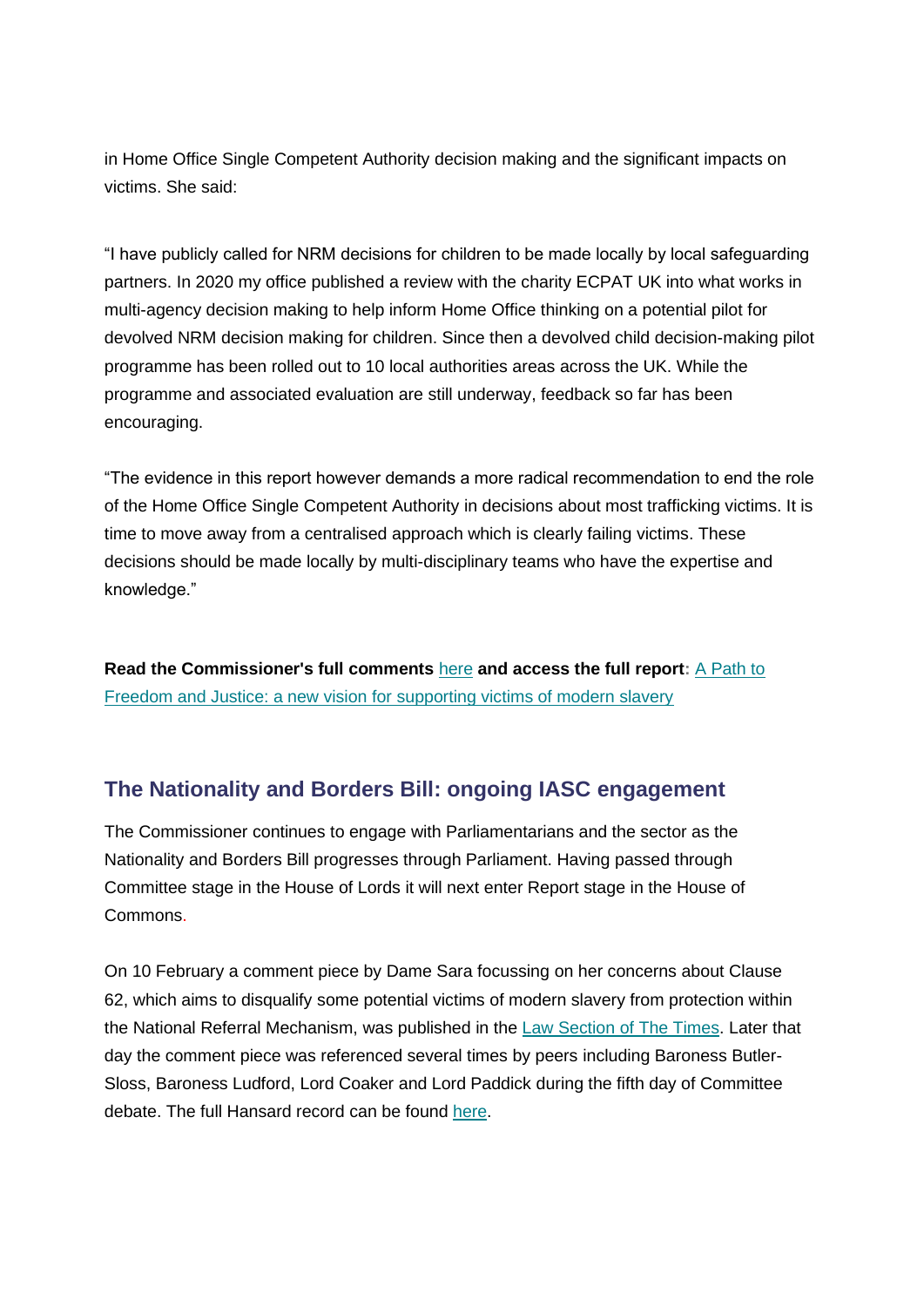#### **Read Dame Sara's full comment piece [here](https://www.antislaverycommissioner.co.uk/news-insights/dame-sara-comments-on-clause-62-of-the-nationality-and-borders-bill-in-the-times/).**

Earlier in the month Dame Sara raised her concerns about the bill in a keynote at a roundtable on the potential impact of the bill on women, children and young people who have experienced gender-based violence in Scotland. Attendees at the private meeting included Chief Social Work Officers, the Young People's Commissioner and key national partners.

Dame Sara also raised concerns about the lack of provision for children in the bill in a recent [press release](https://www.ecpat.org.uk/news/new-data-obtained-from-the-home-office-shows-only-2-of-child-victims-of-trafficking-are-given-discretionary-leave-to-remain-in-the-uk) by Every Child Protected Against Trafficking (ECPAT) UK:

"Through my engagement on the Nationality and Borders Bill, I have repeatedly raised the lack of detail on provisions for child victims of modern slavery and human trafficking. In relation to Clause 64 in particular, I have real concerns that the requirement to consider the best interests of a child when making decisions about immigration leave appears to have been ignored. The government has given assurance that this will be addressed on a case-by-case basis however this is not sufficient. The bill provides an opportunity to prioritise children's rights and protections through primary legislation – we must take it."

## **IASC welcomes modern slavery fraud convictions following Met investigation**

On 10 February four members of an organised crime group based in London, Cambridge and Essex who recruited, trafficked and exploited at least 30 vulnerable teenage girls to commit acts of fraud on their behalf have been convicted of modern slavery and fraud offences.

It is thought that gang members used social media to target vulnerable teenage girls. Most of the victims were living in foster placements or were living apart from their families in semiindependent facilities. Over a period of two years victims were taken by gang members to retailers across the UK and forced to carry out theft and fraud crimes.

The convictions follow an investigation by the Met's Predatory Offender Unit beginning in 2020 when children's services partners contacted the police with safeguarding concerns. Sentencing will take place between 18 and 22 April at Snaresbrook Crown Court.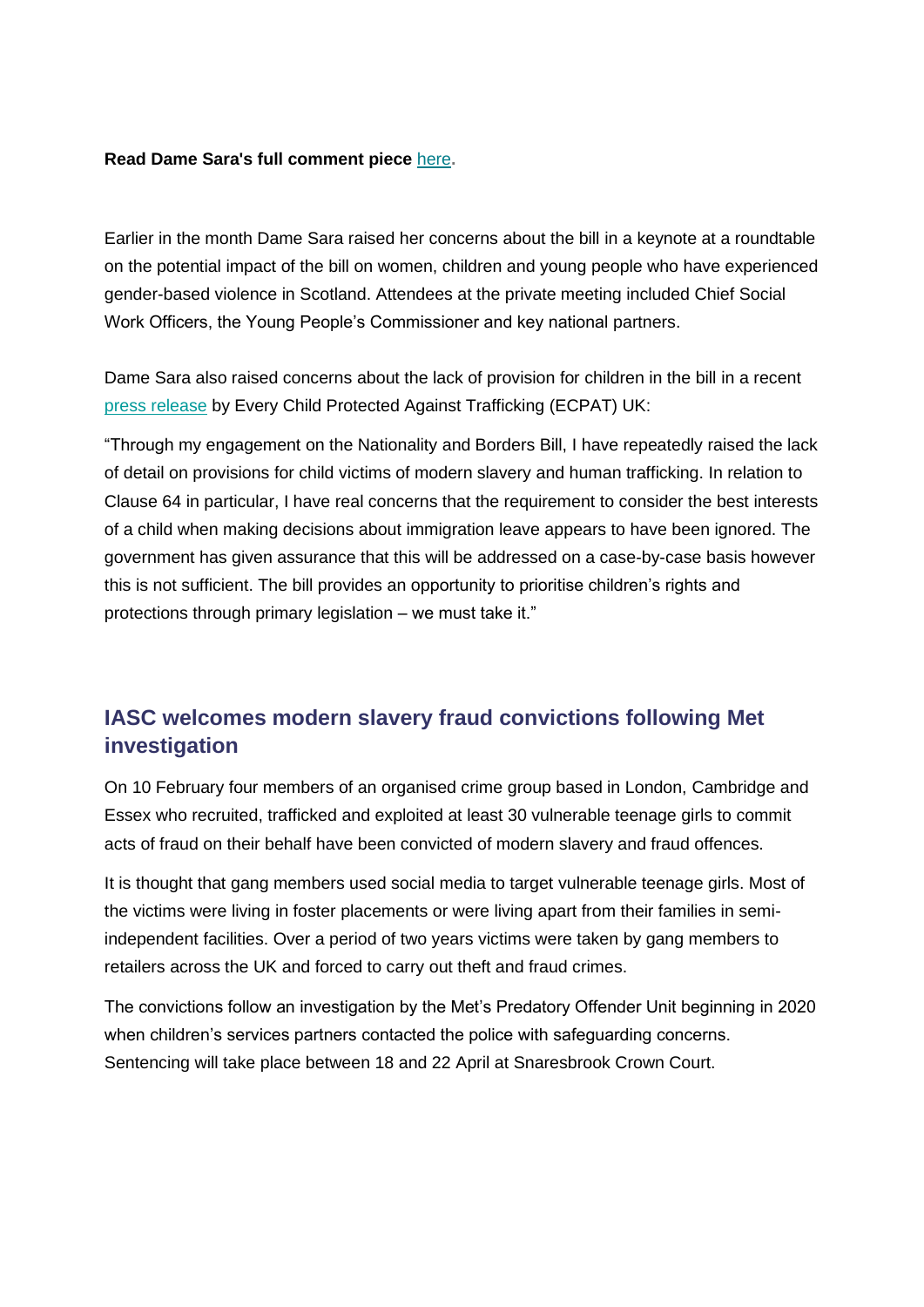Dame Sara commented:

"I welcome the use of the Modern Slavery Act legislation to deal with this serious and substantial exploitation of vulnerable young people. Convicting offenders is an important aspect of delivering justice for victims and can deter and dissuade criminal gangs from perpetrating further abuse.

"As Independent Anti-Slavery Commissioner I have expressed concern about the low rate of modern slavery prosecutions and convictions, especially in cases where other offences have been committed. The Modern Slavery Act provides access to a more severe range of sentences and delivers the possibility of imposing a Slavery and Trafficking Prevention Order, which would protect vulnerable people in the future.

"It is very encouraging to see police and prosecutors using the trafficking legislation rather than opting for lower level offences which might be easier to prove, and the convictions send a strong message about an abhorrent crime."

## **IASC meets with Pacific Links Foundation**

In February, Dame Sara met with representatives from Pacific Links Foundation (PALS). The meeting came after an historic landmark judgment from the Bruges Court of First Instance ruled that damages should be awarded to the families of a number of victims, who tragically died in a refrigerated lorry, having been trafficked to the UK via Belgium in October 2019. In the UK, PALS instructed Hogan Lovells LLP to ensure that asset confiscation and payment of reparations are at the heart of the criminal justice process in this case.

Commenting on the importance of using confiscation to reduce human trafficking in Hogan Lovell's [press release,](https://www.hoganlovells.com/en/news/hogan-lovells-secures-landmark-win-in-essex-lorry-human-trafficking-case) Dame Sara said:

"Trafficking rings are often extensive and involve complex networks of criminal activity. It must be a priority to focus on proper financial investigation into trafficking gangs so as to understand the true scale of the crime and to stop financial benefit from it. In this way we can ensure the interruption of trafficking networks and challenge their continued existence. Confiscation and compensation can then work together to give some semblance of reparation to the victims for the hurt that has been suffered."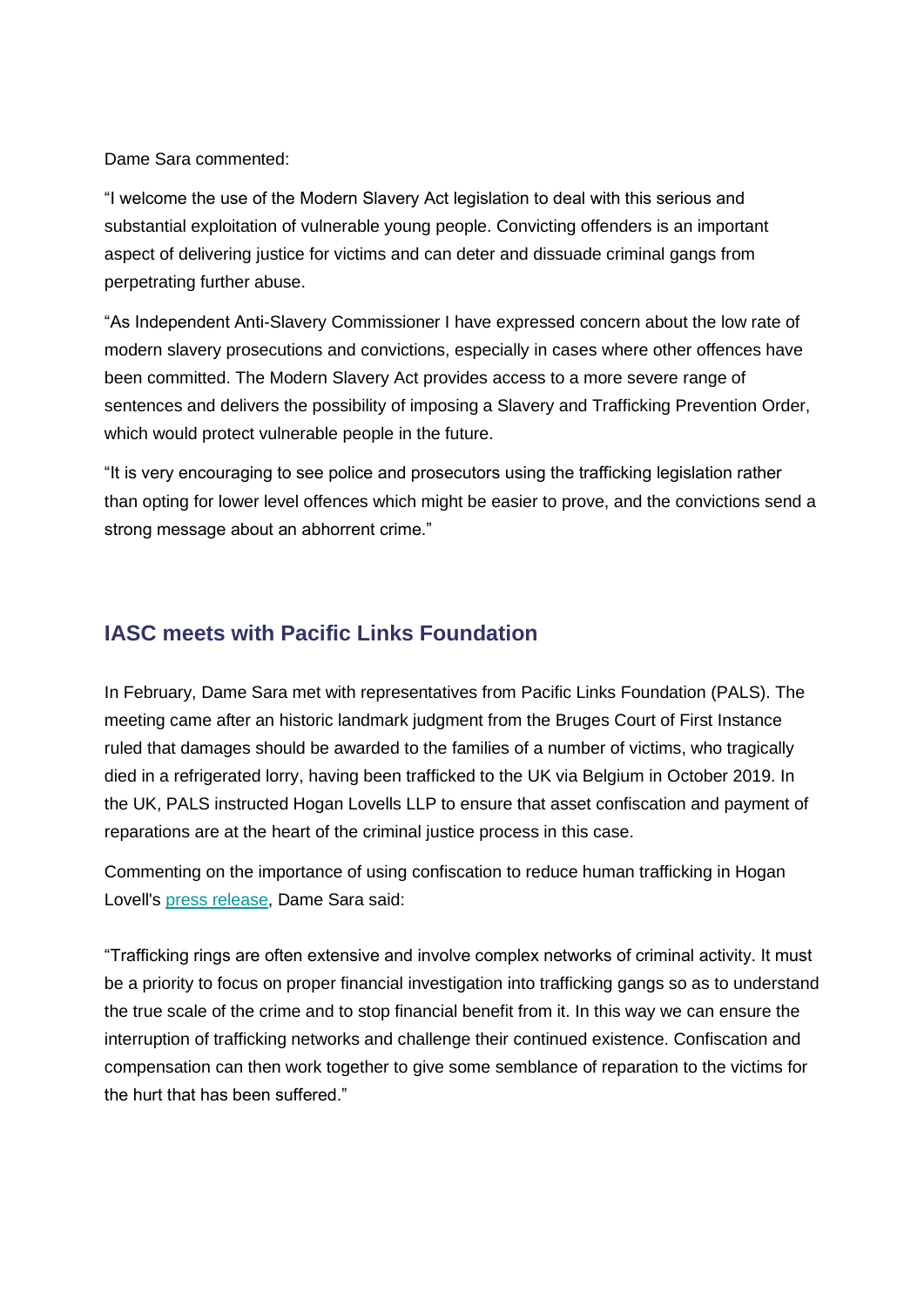

Dame Sara Thornton is by Diane Tryong and Christina Bùi Phýõng Chi, Pacific Links Foundation, at Globe House

# **IASC publishes MoU with Modern Slavery PEC**

A Memorandum of Understanding between the Independent Anti-Slavery Commissioner and the Modern Slavery and Human Rights Policy and Evidence Centre (Modern Slavery PEC) has been published. The MoU sets out a joint commitment to developing a collaborative approach to policy-relevant modern slavery research, building on the variety of collaborative mechanisms already established between the Commissioner's Office and the Modern Slavery PEC.

**Read the MoU** [here.](https://www.antislaverycommissioner.co.uk/media/1746/iasc-and-mspec-mou.pdf)